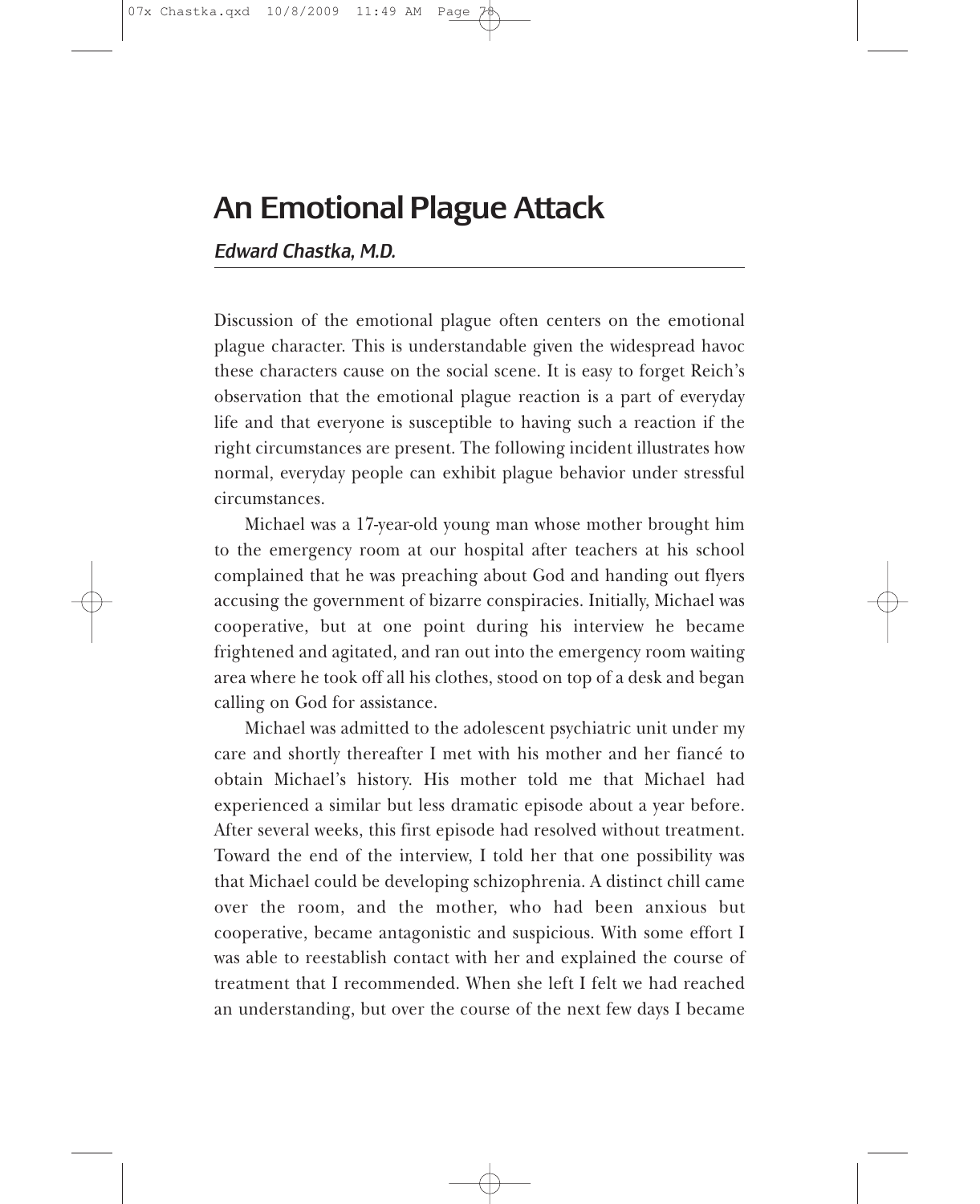aware that Michael's mother was exhibiting some behaviors that were destructive, not only to Michael and his treatment, but to the functioning of the entire psychiatric unit. I was told she was contacting members of the hospital staff and arguing with them about my diagnosis and treatment of her son. First, she insisted that megavitamin treatment would be more appropriate; later she accused me of missing the diagnosis of Lyme's disease, despite a recent negative titer for that illness. She never said these things to my face. Instead, when I spoke with her on the phone, she was pleasant and rational. I only heard of her irrational accusations indirectly, when I met with the staff each morning to plan the day's treatment. I called the mother and arranged a meeting with the staff which she sabotaged in a most unusual way. On the evening prior to our meeting, she visited her son in the hospital. During the course of that visit her son was allowed to use a pair of scissors to cut open a necklace that he had made for himself during a recreation period earlier in the day. The mother became extremely agitated that her son had been given scissors, despite the fact that this was done under staff supervision and that he had never expressed any thoughts of wanting to harm himself. The next morning the mother did not appear for the scheduled meeting and when I telephoned her about this, she insisted that the staff member involved in the incident the night before had told her that the meeting was canceled. She became livid and insisted that I dismiss the staff member immediately, and began making accusations about other members of the staff. Her behavior was beginning to disrupt the functioning of the entire psychiatric unit, so I arranged for her to talk to the chairman of the department of psychiatry to review the complaints she was making against the staff. She did call him but instead of using the call to discuss her complaints, she used it as an opportunity to criticize my clinical judgement, and to insist on a second opinion from the chairman. I readily agreed to this, thinking that a second opinion might bring the mother back to her senses, as well as be reassuring to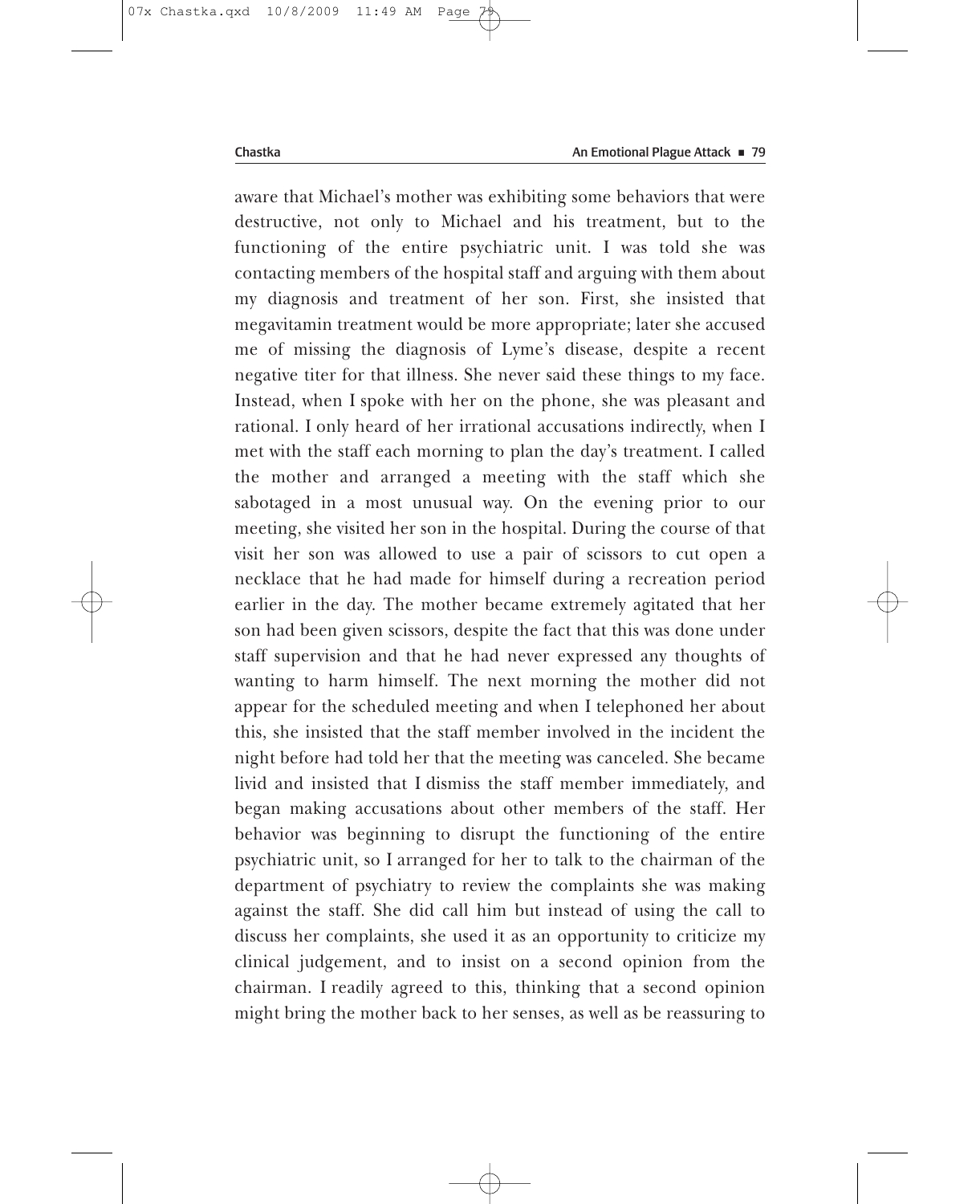the staff on the psychiatric unit. The next morning I was shocked when I read the chairman's report. He entirely ignored the problem, which was the mother's perceptual distortion and behind the scenes lies and manipulation, and instead concluded that a small increase in the dosage of Michael's medication was necessary.

My relationship with the staff had always been warm and collegial. Now this began to change. Staff members began to act distant and defensive. Some of the staff began to avoid talking to me and avoided eye contact. I called a meeting to discuss the problem. They appeared to agree with my explanation, but their attitude remained aloof. One even implied that *I* was the cause of the problem. No one voiced any open criticism, but I could see it in their reaction to me and in their manner of speaking. I felt isolated and alone. I asked myself "How could one woman's craziness disrupt an entire organization, an organization of mental health professionals that had previously functioned in a rational and effective manner?" The answer then came to me: the emotional plague.

Fortunately, at this point Michael began responding to treatment. His psychosis resolved rapidly and completely. His mother stopped her provocative and manipulative behavior. She attended a meeting and helped to plan Michael's discharge in a rational and effective way. The staff also changed in a sudden and remarkable way. The avoidant and critical attitudes vanished and people returned to being their usual friendly and helpful selves. I brought up the incident at a staff meeting the next morning, but no one seemed interested in talking about their experience—everyone acted as if nothing unusual had happened. The chairman disappeared into his office.

This episode illustrates a number of aspects of the emotional plague reaction. *It can affect ordinary people in everyday life*. It can come on suddenly under the right conditions. In this case it appears to have been provoked by contact with the truth; i.e., that Michael's symptoms could represent the onset of schizophrenia. *It is contagious*. What started out with the mother spread to the staff and eventually included